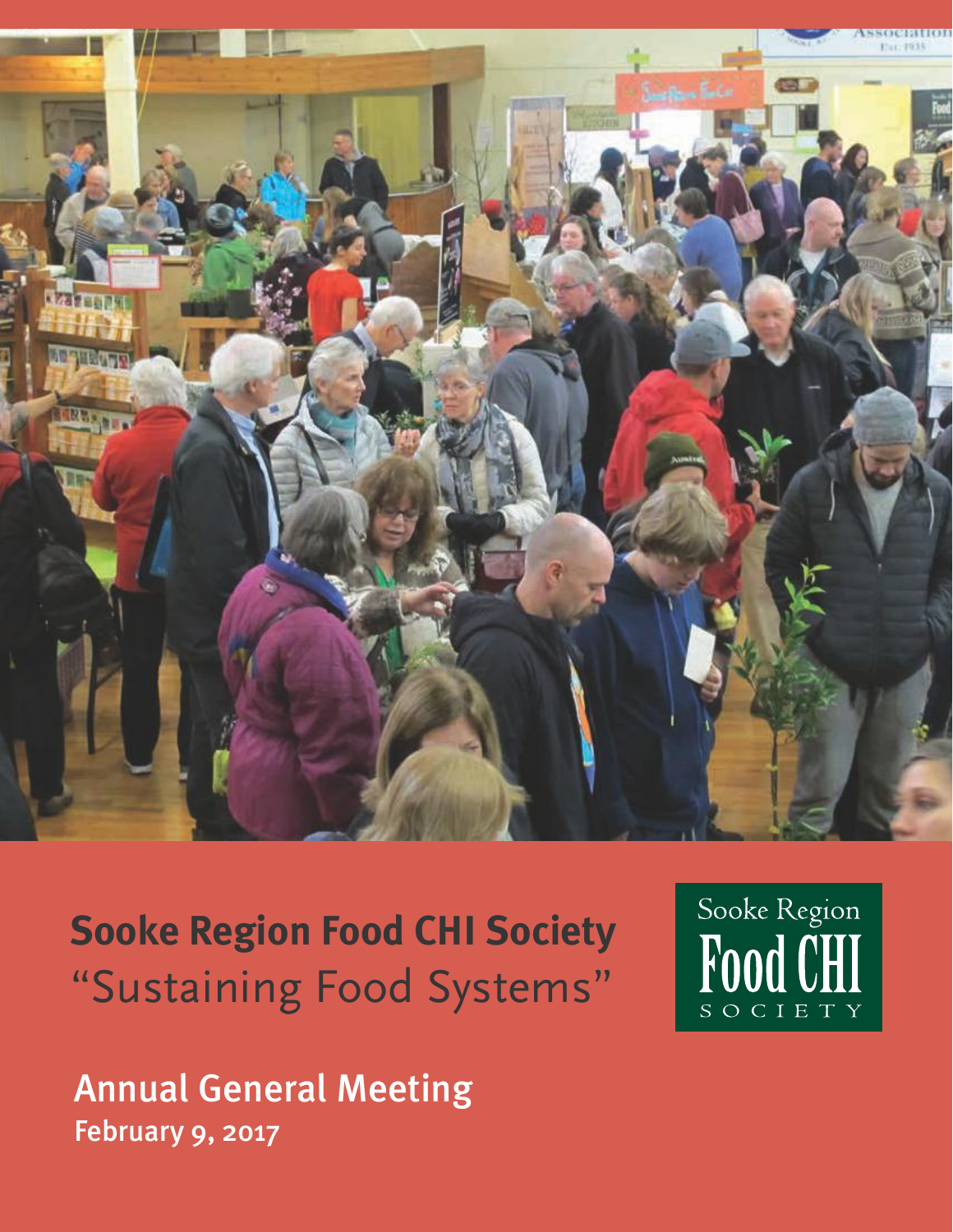# **Acknowledgements**

This past year, 2016 – our tenth year of Sooke Food CHI's voluntary organization programs – was once again a most rewarding year! We want to thank our many volunteers, supporters, members, donors, and funders who help us sustain our mission and purposes.

Food CHI fosters and supports local food production and access to local foods. We support our farmers, backyard gardeners, the marketplaces and community gardens. We do this through education, workshops, special events and mentorship. Since 2007 we have formed a number of partnerships and facilitated a collaborative approach, engaging many citizens and community organizations to enhance our regional food shed and local economy.

# 2016 Funders and Donors

- District of Sooke
- EPCOR
- Les Monnington's Gravel Pit
- Reber Creative
- Reliable Control
- SEASOIL

## In Kind Support – Sooke Region

- ALM Farm
- Apple Fest volunteers, vendors & musicians
- Brendan Dueck Irrigation **Services**
- Butler Brothers Supplies Ltd.
- Camosun College, Horticulture **School**
- Cast Iron Farm
- Coastal Crunch Granola
- District of Sooke
- Edward Milne Community School (too many classes to mention)
- Food CHI Fruit Tree gleaning volunteers
- Glen's Gardening Services
- Grow-a-Row volunteers
- Sooke Awareness Film Night
- Sooke Garden Club
- Sooke Harbour House
- Sooke Kids Garden Club
- Sooke Region Chamber of Commerce
- Herbal Tea Station
- Jenny's Fare
- Little Vienna Bakery
- Mainroad South Island Contracting Ltd.
- Reber Creative
- Seedy Saturday vendors and volunteers
- Sooke Awareness Film Night crew
- Sooke Backhoe Services Ltd.
- Sooke Community Association
- Sooke Disposal
- Sooke Fall Fair Association
- Sooke Food Bank
- Sooke Harbour House
- Sooke Home Hardware
- Sooke News Mirror
- Sooke Soil Landscaping
- Vancity
- Viridian Energy Co-operative
- West Coast Seeds
- Sooke Pocket News
- Sooke Power Supplies
- Sooke Region Museum
- Sunriver Community Garden volunteers
- Sunriver Community Orchard volunteers
- Sunriver Healing Gardens -Hilary and Glyse
- The Reading Room Bookstore and Cafe
- Transition Sooke
- Village Food Market
- West Shore Voice News
- Western Foods
- Wittich Cherry Lane stables

Front Cover: Seedy Saturday 2016





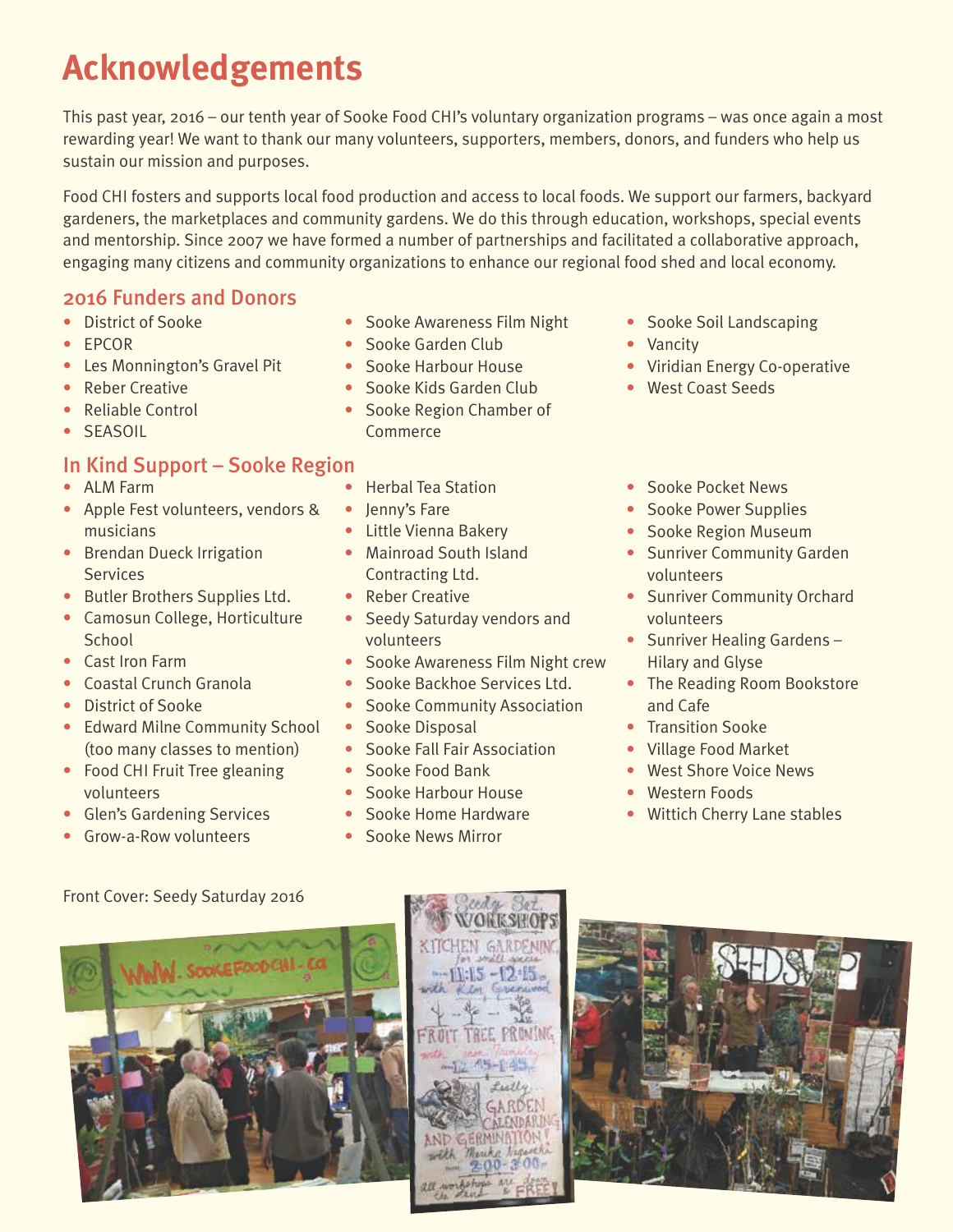# **Sooke Region Food CHI Society**

## Who are we and what do we do?

Established in 2007, we are a registered society and voluntary non-profit organization, with over 250 members representing our different rural communities of the Sooke region – from Port Renfrew to Jordan River, Shirley, Otter Point, Sooke District and East Sooke, a population of approximately 15,000.

## Our activities include:

- Promoting the local food movement though events and programs e.g. Seedy Saturday, Apple Fest and a presence at community events and fairs
- Supporting and mentoring new farmers
- Promoting the conservation of farm lands and agricultural planning
- Promoting farming as a viable economic activity
- Organizing farm and local food events
- Sooke Food CHI Board Highlights

This year we continued to work on actions from the Sooke Region Food CHI *Strategic Plan 2020*: updated goals and vision, changed governance structure to a calendar reporting system and continued developing position descriptions to ensure positive outcomes for volunteers. We also hosted ongoing events – Apple Fest, Awareness Film Night and Seedy Saturday.

Reflecting upon 10 years from the society's creation, the Food CHI Board

• Sponsoring community gardens

- Supporting a community orchard
- Producing food to distribute to the hungry
- Participating in development of food policies with local government
- Supporting slow food and our distinctive regional cuisine



reviewed the initial wording in our founding documents and where we are today. The proposed purpose, vision and mission statements are offered to our members for consideration and adoption at the February 9, 2017 AGM.

After a lengthy and thorough debate, Board members determined that promoting and advocating for improved community health by encouraging sustainable food sources best fit our purpose. The Board envisions everyone in the Sooke Food CHI region having access to nutritious local food from field to table.

The proposed mission statement for Food CHI to achieve the purpose and vision is to support food production and food security for all and to be involved in preparing local policy development and actual training to enable people to grow nutritious food locally.

Thank you to the many people who have donated time, energy and resources, and to those who attend our many activities. Special thanks to Food CHI's founding member, Mary Alice Johnson, for her dedication and wisdom on the board for the past nine years.

*Anita Wasiuta, president, Sooke Region Food CHI Society*

# Food CHI Board of Directors – 2015/2016

#### *Officers*

President – Anita Wasiuta Treasurer – Amelia Shaw Secretary – Britton Jacob-Schram

#### *Directors*

Martin Bissig Gerard LeBlanc Mary Alice Johnson (to December 2016)

*Standing Committees* Sunriver Allotment Garden Council

## *Special Event Committees*

Sooke Seedy Saturday Apple Fest 2016

#### *Part-time contractors supporting Food CHI initiatives and programs*

- Paula McCormick Grow-a-Row **Coordinator**
- Phil Rossner Apple Festival Coordinator
- Mike McEwan lawn maintenance for Sunriver Community Gardens and Community Orchard
- Marika Nagasaka Seedy Saturday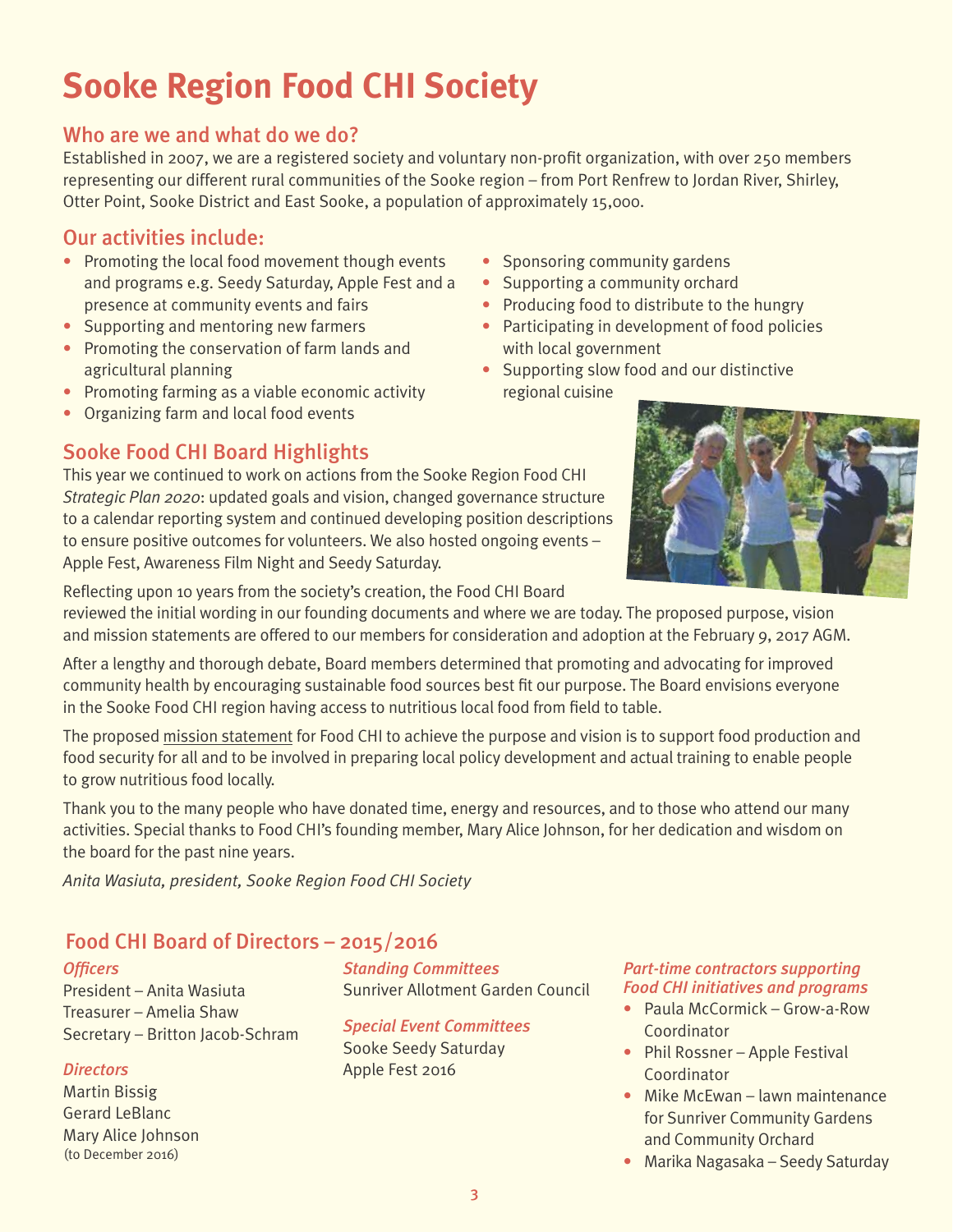# **Highlights**

# Sooke Seedy Saturday – February 27, 2016

Every February, on the last Saturday of the month, Sooke Food CHI puts on Sooke's very own Seedy Saturday in the historic 1937-built, wooden Sooke Community Hall. This event was our 7th Seedy Saturday, thanks to our many volunteers. This familyfriendly event brings many folks, farmers, gardeners and vendors together. We had a sunny day with over 1100 people and over 40 vendors. Thanks to Sooke Fall Fair volunteers who offered a tasty lunch.

## "Nourish Food and Community": Farming & Film Gala Evening – April 13, 2016

Co-sponsored with Awareness Film Night, Food CHI organized a well-attended 2016 Farm and Film Gala at Sooke's Edward Milne Community School. This year's featured screening by donation, "Nourish: Food and Community" traces our relationship to food from a global perspective to personal action steps people have taken. The annual gala included local farm vendors and food producers selling produce and seeds, with tea and goodies made by the EMCS Culinary Arts students.

## Communities in Bloom – July 22, 2016

Sooke Region Food CHI hosted the District of Sooke's Communities in Bloom luncheon to highlight the Sunriver Community Gardens project and Food CHI's community volunteers. Food CHI and its volunteers and donors contributed to the District receiving the highest rating of 5 Blooms. [Communities in Bloom](http://www.bccommunitiesinbloom.ca/bccib_about.htm) is a non-profit organization committed to fostering civic pride, environmental responsibility and beautification through community involvement Special thanks to the volunteers for making the luncheon so very special, to Mel Hull who cooked the salmon on the open green alder fire on a hot summer day and to T'Sou-ke Nation's Shirley Alphonse who provided the Blessing at the lunch.

## Apple Fest – September 25, 2016

Our third annual Apple Fest was a success amid the misty day and abundance of apples in the region. More than 500 attendees enjoyed the pie auction, kids' games, musicians, free hand-pressed apple juice, orchard info booth, and local vendors. There were many different types of apples offered for sale from the Sunriver Community Orchard as the trees mature for more fruit production. The Apple Fest is a fundraiser to sustain our orchard and other Food CHI programs. The funds from 2015 Apple Fest contributed to the newly installed solar power thanks to Viridian Energy Co-operative.

## Transition Sooke Events

*Transition Sooke members are avid supporters and members of Food CHI. This year Transition Sooke featured two events at the Sunriver Community Gardens.*

Transition Sooke organised their yearly Reskilling Fair in the Sunriver Community Gardens in August. About 90 people participated in workshops like Fermented foods, making Kombucha, kids bike workshop, upcycled instruments and earth focused meditation. It was a sweet day of education, fun, good food and shared experiences.

In October, the Healing Garden Work & Learn Party took place in the Sunriver Gardens. Two facilitators and 14 participants took part. After a tour of the healing garden, the beds were cleaned, plants pruned and weeding was done. Participants were invited to harvest plants, seeds or cuttings to grow in their own garden.



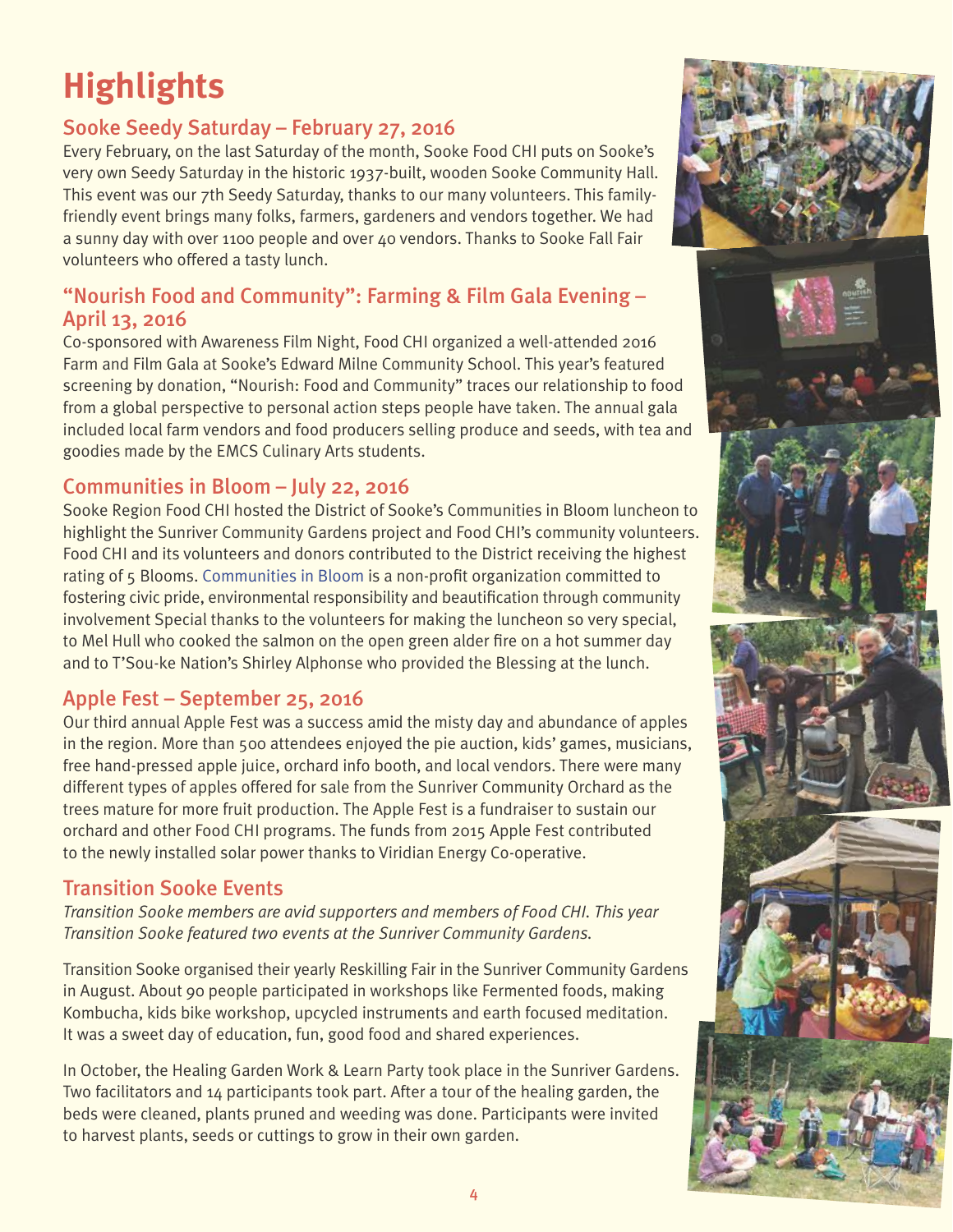# Sunriver Community Gardens – 2380 Phillips Road, Sooke

*Sponsored by Sooke Food CHI in partnership with the District of Sooke*

In 2009 the District asked Food CHI to develop the Sunriver Allotment garden, a 2.5 acres site, part of the old Phillips Farm. Starting in February 2010, work began. By early May close to 65 plots had been assigned and summer gardens were planted.

Thanks to the terrific community support, keen volunteers and volunteer leaders, we continue to sustain and care for this special garden. Highlights include our voluntary Grow-a-Row program that contributes thousands of pounds of fresh local food produce including apples to those in need, distributed through the Sooke Food Bank and Sooke's Child and Family Services.

### SRCG 2017

As the Gardens mature, maintenance to infrastructure and maintenance is needed. We are now fundraising to redo the parking lot for better access and more parking.

The lawn maintenance at the Gardens was becoming overwhelming for volunteers as well as the need for steady repair of lawn mowers. In February 2016, the Garden Council, Community Orchard rep. and Food CHI hired a contractor to help with the general lawn maintenance when needed.

Since 2010, SRCG has grown and established itself as a feature of the community. Over the coming year, Food CHI board members plan to review the garden's current use including the size and number of Grow-a-Row areas and allotment plots. This will help to identify any future potential for continued benefits of the gardens to the users and the community.

The Community Garden features:

- Over 90 allotment plots, including 12 special raised beds
- Community food growing plots and greenhouse, Grow-a-Row program, harvest shed facility
- Healing Garden
- Social gathering picnic areas: all-weather gazebo, cob oven, fire pits, kids play areas
- Sooke Children's Garden Club beds and clubhouse

# Allotment Gardens

Sunriver Allotment Garden council changed the schedule and renewal date to November 30. This date follows a calendar structure to make it easier for volunteers to manage the program and to allow for better lead in and start up times for new gardeners. The garden council is a dedicated



group of allotment gardeners who assist in the management of the Allotment Gardens.

# The Sunriver Community Orchard

Since 2011 the orchard has grown including the installation of a solar panel this year, with thanks to Viridian Energy Co-operative and our donors to the project. The solar panel provides light for working in the Apple Shack during the winter months and electrify our

bear fence for 2017. Thanks to Glen Thelin, Kenny Jones, Larry Galbraith, Tom Trickery and Waltraud Readetzki for all their hard work and stewardship caring and nurturing this fine community orchard.

There was no waste of these fine heritage apples harvested this year. Volunteers sold specialty heritage apples at the Apple Fest 2016 and over



300 pounds of orchard apples were donated to the Food Bank and other helping agencies. This fall five more apple trees were planted and two more pear trees.

The Community Orchard area includes:

- Various fruit trees, including many heritage types
- Apple shack learning centre
- Orchard tool shed
- Pia's Memorial Garden & root cellar
- Native wetlands garden and pond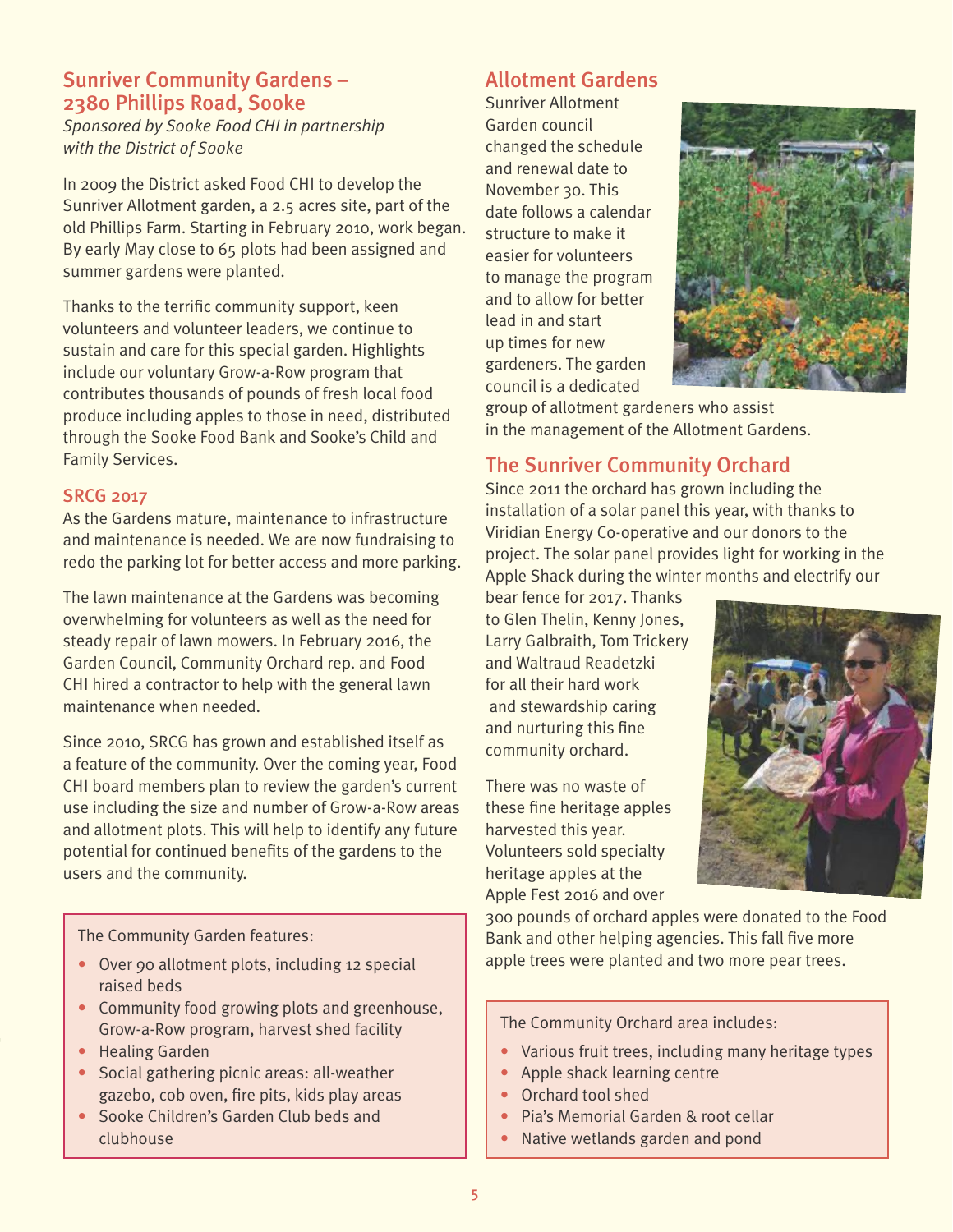#### **Balance Sheet** as at December 31, 2016

|                                            | <b>Food CHI</b><br><b>General Fund</b> | Projects<br><b>Program Fund</b> | <b>Sunriver Community</b><br><b>Garden Fund</b> | <b>Total</b>      |
|--------------------------------------------|----------------------------------------|---------------------------------|-------------------------------------------------|-------------------|
| <b>Current Assets</b>                      |                                        |                                 |                                                 |                   |
| <b>Petty Cash</b>                          | 0.00                                   | 0.00                            | 0.00                                            | 0.00              |
| <b>Coast Capital Chequing 100</b>          | 22,757.15                              |                                 |                                                 | 22,757.15         |
| <b>Coast Capital Shares</b>                | 5.00                                   |                                 |                                                 | 5.00              |
| Allotment Chequing Coast Capital 102       |                                        |                                 |                                                 | 0.00              |
| <b>Orchard Chequing Coast Capital 103</b>  |                                        |                                 |                                                 | 0.00              |
| Sk Food Chi Savings Coast Capital 101      |                                        |                                 |                                                 |                   |
| <b>Vancity Chequing</b>                    |                                        | 0.53                            |                                                 | 0.53              |
| <b>Vancity Shares</b>                      |                                        |                                 | 22.90                                           | 22.90             |
| <b>Mountain Equipment Co-op Shares</b>     | 5.00                                   |                                 |                                                 | 5.00              |
| <b>Grants Receivable</b>                   | 22,767.15                              | 0.53                            | 22.90                                           | 22,790.58         |
|                                            |                                        |                                 |                                                 | 0.00              |
| <b>Accounts Receivable</b>                 |                                        |                                 |                                                 | 0.00              |
|                                            | 22,767.15                              | 0.53                            | 22.90                                           | 22,790.58         |
| <b>Investments</b>                         |                                        |                                 |                                                 |                   |
| <b>Irrigation System</b>                   |                                        |                                 | 3,877.31                                        | 3,877.31          |
| Equipment                                  |                                        |                                 | 400.00                                          | 400.00            |
| Fence/Gates/Signs                          |                                        |                                 | 7,055.00                                        | 7,055.00          |
| Shed                                       |                                        |                                 | 2,317.20                                        | 2,317.20          |
| Gazebo                                     |                                        |                                 | 13,401.65                                       | 13,401.65         |
| Outhouse                                   |                                        |                                 | 1,310.23                                        | 1,310.23          |
| Greenhouse                                 |                                        |                                 | 2,604.00                                        | 2,604.00          |
| Shed                                       |                                        |                                 | 3,031.09                                        | 3,031.09          |
| <b>Apple Shack</b>                         |                                        |                                 | 2,467.69                                        | 2,467.69          |
| <b>Harvest Shed</b>                        |                                        |                                 | 750.38                                          | 750.38            |
| KW Off-grid Solar PV                       |                                        |                                 | 1,960.18                                        | 1,960.18          |
| <b>Accumulated Amortization</b>            |                                        |                                 | $-16,609.06$                                    | $-16,609.06$      |
|                                            | 0.00                                   | 0.00                            | 22,565.67                                       | 22,565.67         |
| <b>Total Assets</b>                        | 22,767.15                              | 0.53                            | 22,588.57                                       | 45,356.25         |
| <b>Current Liabilties</b>                  |                                        |                                 | 642.15                                          | 642.15            |
| <b>Accounts Payable</b>                    | 0.00                                   | 0.00                            | 642.15                                          | 642.15            |
| <b>Deferred Revenue</b>                    | 0.00                                   | 0.00                            | 0.00                                            | 0.00              |
| <b>Fund Balances</b>                       |                                        |                                 |                                                 |                   |
| <b>Externally Restricted Funds</b>         |                                        |                                 |                                                 |                   |
| <b>Invested in Capital Assets</b>          |                                        |                                 | 22,565.67                                       | 0.00<br>22,565.67 |
| <b>Unrestricted Funds</b>                  | 22,767.15                              | 0.53                            | $-619.25$                                       | 22,148.43         |
|                                            | 22,767.15                              |                                 |                                                 |                   |
|                                            |                                        | 0.53                            | 22,588.57                                       | 45,356.25         |
| <b>Total Liabilities and Fund Balances</b> | 22,767.15                              | 0.53                            | 22,588.57                                       | 45,356.25         |

# **Thank you to our 2016 funding partners**

**Thank you to our 2016 funding partners for events and programs:** 

**District of Sooke, Sooke Community Arts Council, Sooke Fall Fair Association, BC Hydro and EPCOR.**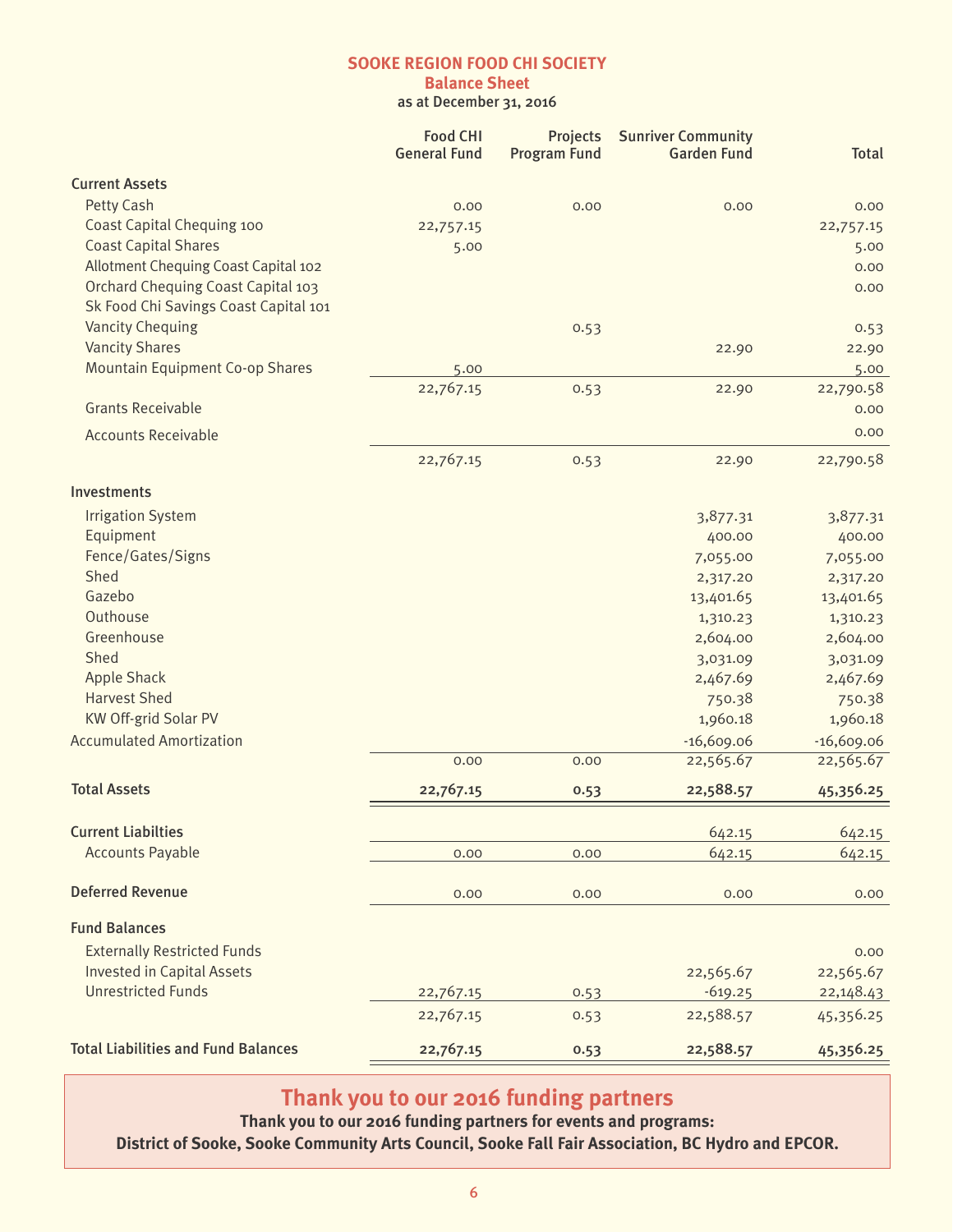#### **Income Statement**

for the period ending December 31, 2016

|                                        | <b>Food CHI</b><br><b>General Fund</b> | <b>Projects</b><br><b>Program Fund</b> | <b>Sunriver Community</b><br><b>Garden Fund</b> | <b>Total</b> |
|----------------------------------------|----------------------------------------|----------------------------------------|-------------------------------------------------|--------------|
| <b>Revenues</b>                        |                                        |                                        |                                                 |              |
| Miscellaneous                          |                                        | 513.78                                 |                                                 | 513.78       |
| <b>Grants Grow-a-Row/Orchard</b>       |                                        |                                        |                                                 | 0.00         |
| Memberships/Fees                       |                                        |                                        |                                                 | 0.00         |
| <b>Food Farm Guide</b>                 |                                        |                                        |                                                 | 0.00         |
| <b>Plot Fees</b>                       |                                        |                                        | 5,955.00                                        | 5,955.00     |
| <b>Donations</b>                       |                                        |                                        |                                                 | 0.00         |
| Interest                               | 1.46                                   |                                        |                                                 | 1.46         |
| <b>Seedy Saturday</b>                  |                                        |                                        |                                                 | 0.00         |
| Orchard                                |                                        |                                        |                                                 | 0.00         |
| Farm Tour/Harvest                      |                                        |                                        |                                                 | 0.00         |
| <b>Farmer 2 Farmer Grant</b>           |                                        |                                        |                                                 | 0.00         |
| <b>Apple Fest</b>                      |                                        | 1,879.41                               |                                                 | 1,879.41     |
| <b>Total Revenues</b>                  | 1.46                                   | 2,393.19                               | 5,955.00                                        | 8,349.65     |
| <b>Expenses</b>                        |                                        |                                        |                                                 |              |
| <b>Food CHI Administration</b>         | 1,085.70                               |                                        |                                                 | 1,085.70     |
| Food Systems, Farmer to Farmer         |                                        |                                        |                                                 | 0.00         |
| Food Systems, Food Guide               |                                        |                                        |                                                 | 0.00         |
| <b>Food Systems, Gleaning</b>          |                                        |                                        |                                                 | 0.00         |
| Events - Annual - Apple Fest           |                                        | 909.29                                 |                                                 | 909.29       |
| Events - Farm Tour                     |                                        |                                        |                                                 | 0.00         |
| Events - General                       |                                        | 426.34                                 |                                                 | 426.34       |
| <b>Events - Seedy Saturday</b>         |                                        |                                        |                                                 | 0.00         |
| <b>Sunriver Gardens</b>                |                                        |                                        | 3,821.90                                        | 3,821.90     |
| <b>Mentorship Program</b>              |                                        |                                        |                                                 | 0.00         |
| Amortization                           |                                        |                                        |                                                 | 0.00         |
| <b>Total Expenses</b>                  | 1,085.70                               | 1,335.63                               | 3,821.90                                        | 6,243.23     |
| <b>Excess of Revenue over Expenses</b> | $-1,084.24$                            | 1,057.56                               | 2,133.10                                        | 2,106.42     |
|                                        |                                        |                                        |                                                 |              |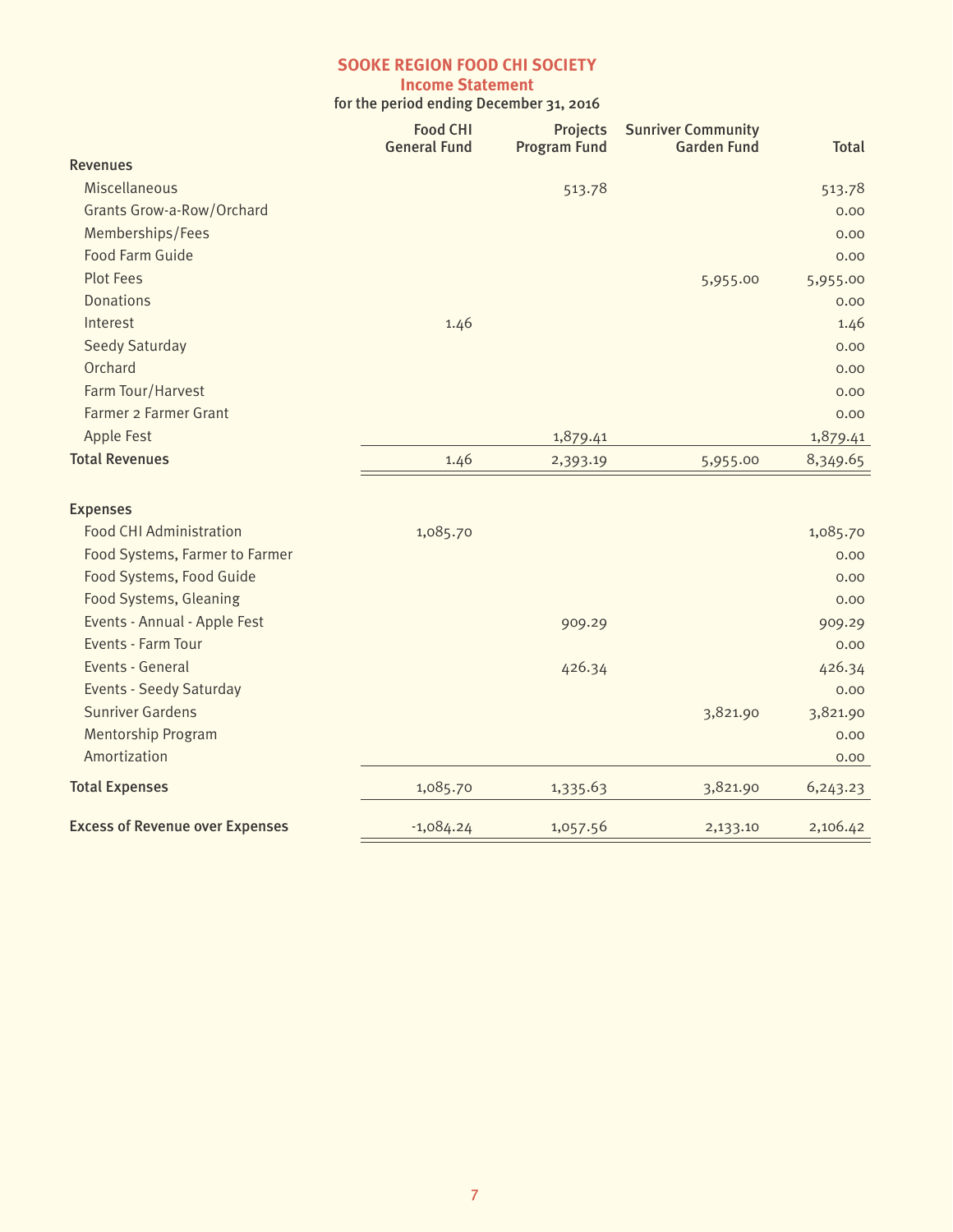#### **Investments in Capital Assets**

|                          | Cost     | Accumulated<br>Amortization | 2016 Net<br><b>Book Value</b> |
|--------------------------|----------|-----------------------------|-------------------------------|
|                          |          |                             |                               |
| <b>Irrigation System</b> | 3877.31  | 1789.73                     | 2087.58                       |
| Equipment                | 400.00   | 219.31                      | 180.69                        |
| Fence/Gates/Signs        | 7055.00  | 3097.39                     | 3561.85                       |
| Shed                     | 2317.20  | 1147.32                     | 1169.88                       |
| Gazebo                   | 13401.65 | 6635.57                     | 6766.08                       |
| Outhouse                 | 1310.23  | 648.73                      | 661.50                        |
| Greenhouse               | 2604.00  | 890.77                      | 1713.23                       |
| Shed                     | 3031.09  | 852.92                      | 2178.17                       |
| <b>Apple Shack</b>       | 2467.69  | 758.59                      | 1709.10                       |
| <b>Harvest Shed</b>      | 750.38   | 172.96                      | 577.42                        |
| KW Off-grid Solar PV     | 1960.18  | 490.05                      | 1470.13                       |
|                          | 39174.73 | 16703.34                    | 22075.63                      |

## Sooke Region Food CHI Society Financial Statements For Fiscal Year: September 1, 2015 to August 31, 2016 And for September 1, 2016 to December 31, 2016

Sooke Region Food CHI Society Board Comments:

- 1 Sooke Region Food CHI Society functions on a fiscal year, from September 1 to August 31. Many of our programs are calendar in nature such as the Grow-a-Row program which runs from April to October. Such funds are carried over to the next fiscal year. The Board decided to restructure to a calendar year to better reflect its activities resulting in two sets of financial statements for this year.
- 2 GST recoverable was removed. We will be revisiting this in 2018 to determine if there is any GST credit available to Sooke Region Food CHI Society.
- 3 We received a grant from Vancity in the amount of \$8,000 for our Mentorship Program in 2015. The program ended earlier than anticipated. The outstanding grant funds of \$5,498.36 shown on the August 31, 2015 Balance Sheet were returned to Vancity after our year end of August 31, 2015 and shows on the August 31, 2016 Income Statement.
- 4 The Balance Sheet shows "Unrestricted Funds." The majority of our funds are targeted project/ program funds – e.g. 2015/16 Community Orchard, farm support, Seedy Saturday events.
- 5 The Sunriver Community Garden Fund shown on the Income Statement as expenses includes expenses for the Allotment Gardens, Community Orchard, Grow-a-Row along with other minor expenses for the Sunriver Community Garden proper.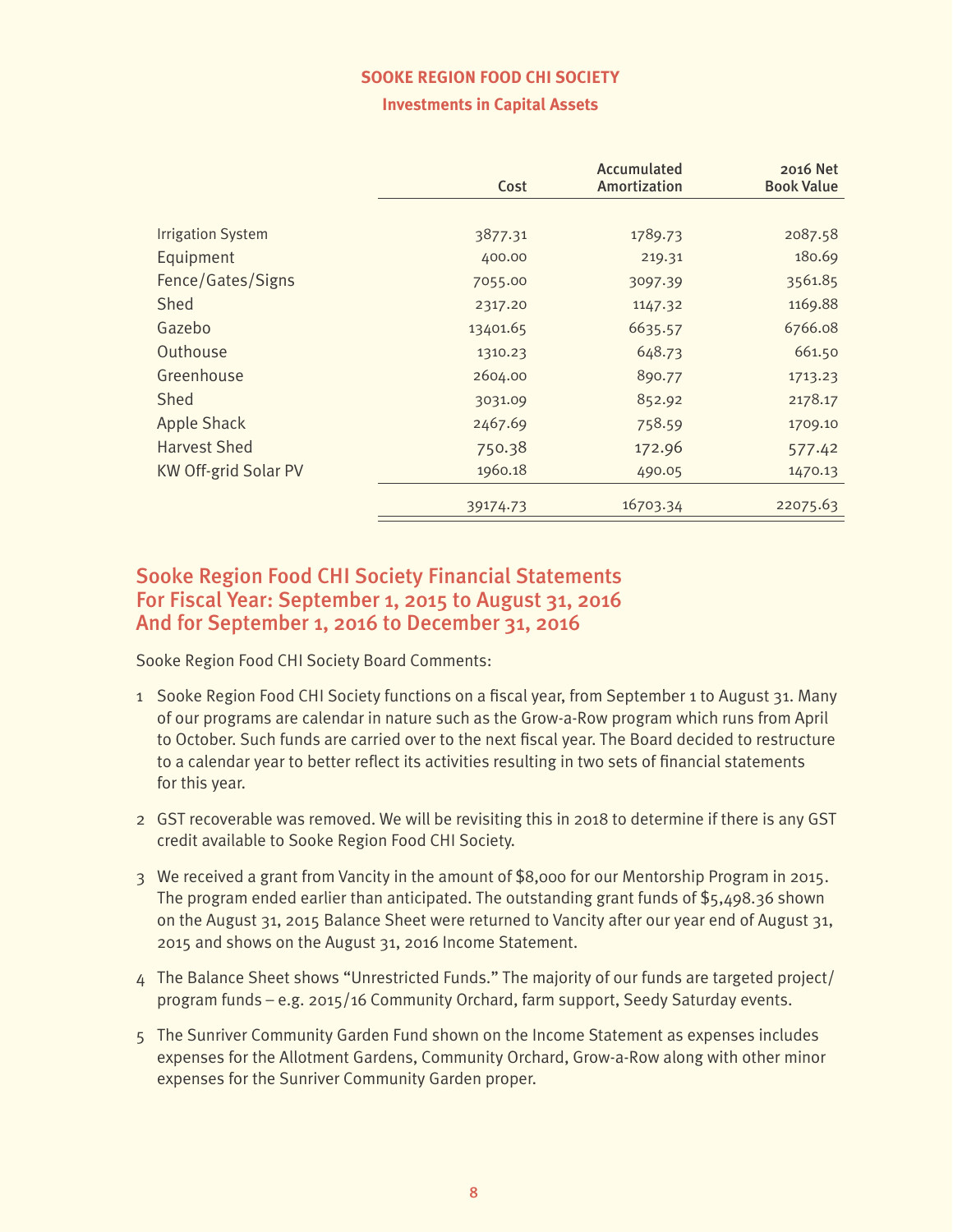## **Balance Sheet**

as at August 31, 2016

|                                            | <b>Food CHI</b><br><b>General Fund</b> | <b>Projects</b><br><b>Program Fund</b> | <b>Sunriver Community</b><br><b>Garden Fund</b> | <b>Total</b> |
|--------------------------------------------|----------------------------------------|----------------------------------------|-------------------------------------------------|--------------|
| <b>Current Assets</b>                      |                                        |                                        |                                                 |              |
| <b>Petty Cash</b>                          | 0.00                                   | 0.00                                   | 0.00                                            | 0.00         |
| <b>Coast Capital Chequing 100</b>          | 12,473.12                              |                                        |                                                 | 12,473.12    |
| <b>Coast Capital Shares</b>                | 5.00                                   |                                        |                                                 | 5.00         |
| Allotment Chequing Coast Capital 102       |                                        |                                        | 1,530.20                                        | 1,530.20     |
| <b>Orchard Chequing Coast Capital 103</b>  |                                        |                                        | 7,495.18                                        | 7,495.18     |
| Sk Food Chi Savings Coast Capital 101      | 135.05                                 |                                        |                                                 |              |
| <b>Vancity Chequing</b>                    |                                        | 0.53                                   |                                                 | 0.53         |
| <b>Vancity Shares</b>                      |                                        |                                        | 22.90                                           | 22.90        |
| <b>Mountain Equipment Co-op Shares</b>     | 5.00                                   |                                        |                                                 | 5.00         |
|                                            | 12,618.17                              | 0.53                                   | 9,048.28                                        | 21,531.93    |
| <b>Grants Receivable</b>                   |                                        |                                        |                                                 | 0.00         |
| <b>Accounts Receivable</b>                 |                                        |                                        |                                                 | 0.00         |
|                                            | 12,618.17                              | 0.53                                   | 9,048.28                                        | 21,666.98    |
| Investments                                |                                        |                                        |                                                 |              |
| <b>Irrigation System</b>                   |                                        |                                        | 3,877.31                                        | 3,877.31     |
| Equipment                                  |                                        |                                        | 400.00                                          | 400.00       |
| Fence/Gates/Signs                          |                                        |                                        | 7,055.00                                        | 7,055.00     |
| Shed                                       |                                        |                                        | 2,317.20                                        | 2,317.20     |
| Gazebo                                     |                                        |                                        | 13,401.65                                       | 13,401.65    |
| Outhouse                                   |                                        |                                        | 1,310.23                                        | 1,310.23     |
| Greenhouse                                 |                                        |                                        | 2,604.00                                        | 2,604.00     |
| Shed                                       |                                        |                                        | 3,031.09                                        | 3,031.09     |
| <b>Apple Shack</b>                         |                                        |                                        | 2,467.69                                        | 2,467.69     |
| <b>Harvest Shed</b>                        |                                        |                                        | 750.38                                          | 750.38       |
| KW Off-grid Solar PV                       |                                        |                                        | 1960.18                                         | 1,960.18     |
| <b>Accumulated Amortization</b>            |                                        |                                        | $-16,609.06$                                    | $-16,609.06$ |
|                                            | 0.00                                   | 0.00                                   | 22,565.67                                       | 22,565.67    |
| <b>Total Assets</b>                        | 12,618.17                              | 0.53                                   | 31,613.95                                       | 44,232.65    |
| <b>Current Liabilties</b>                  |                                        |                                        | 1,653.33                                        | 1,653.33     |
| <b>Accounts Payable</b>                    | 0.00                                   | 0.00                                   | 1,653.33                                        | 1,653.33     |
|                                            |                                        |                                        |                                                 |              |
| <b>Deferred Revenue</b>                    | 0.00                                   | 0.00                                   | 0.00                                            | 0.00         |
| <b>Fund Balances</b>                       |                                        |                                        |                                                 |              |
| <b>Externally Restricted Funds</b>         |                                        |                                        |                                                 | 0.00         |
| <b>Invested in Capital Assets</b>          |                                        |                                        | 22,565.67                                       | 22,565.67    |
| <b>Unrestricted Funds</b>                  | 12,618.17                              | 0.53                                   | 7,394.95                                        | 20,013.65    |
|                                            | 12,618.17                              | 0.53                                   | 31,613.95                                       | 44,232.65    |
| <b>Total Liabilities and Fund Balances</b> | 12,618.17                              | 0.53                                   | 31,613.95                                       | 44,232.65    |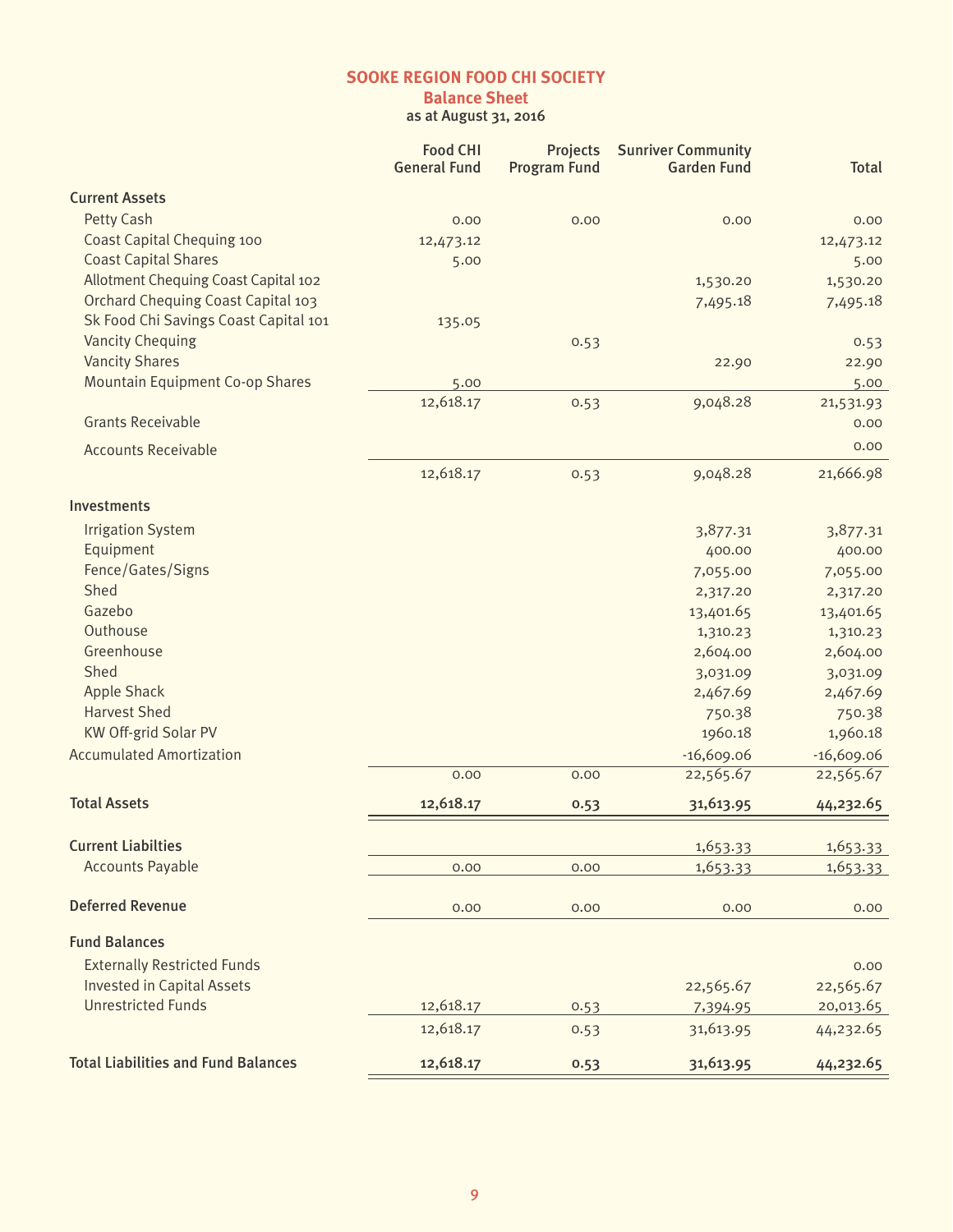#### **Income Statement** for the period ending August 31, 2016

|                                        | <b>Food CHI</b><br><b>General Fund</b> | <b>Projects</b><br><b>Program Fund</b> | <b>Sunriver Community</b><br><b>Garden Fund</b> | <b>Total</b> |
|----------------------------------------|----------------------------------------|----------------------------------------|-------------------------------------------------|--------------|
| <b>Revenues</b>                        |                                        |                                        |                                                 |              |
| Miscellaneous                          | 1,109.30                               |                                        |                                                 | 1,109.30     |
| <b>Grants Grow-a-Row/Orchard</b>       |                                        |                                        | 8,800.00                                        | 8,800.00     |
| Memberships/Fees                       | 139.80                                 |                                        |                                                 | 139.80       |
| <b>Food Farm Guide</b>                 |                                        | 110.00                                 |                                                 | 110.00       |
| <b>Plot Fees</b>                       |                                        |                                        | 5,665.00                                        | 5,665.00     |
| <b>Donations</b>                       | 36.00                                  |                                        |                                                 | 36.00        |
| Interest                               | 9.02                                   |                                        |                                                 | 9.02         |
| <b>Seedy Saturday</b>                  |                                        | 5,379.87                               |                                                 | 5,379.87     |
| Orchard                                |                                        |                                        | 6,680.34                                        | 6,680.34     |
| Farm Tour/Harvest                      |                                        |                                        |                                                 | 0.00         |
| Farmer 2 Farmer Grant                  |                                        |                                        |                                                 | 0.00         |
| <b>Mentorship Program</b>              |                                        | $-5,498.81$                            |                                                 | $-5,498.81$  |
| <b>Total Revenues</b>                  | 1,294.12                               | $-8.94$                                | 14,465.00                                       | 22,430.52    |
| <b>Expenses</b>                        |                                        |                                        |                                                 |              |
| <b>Food CHI Administration</b>         | 2,558.40                               |                                        |                                                 | 2,558.40     |
| Food Systems, Farmer to Farmer         |                                        | 209.88                                 |                                                 | 209.88       |
| Food Systems, Food Guide               |                                        |                                        |                                                 | 0.00         |
| <b>Food Systems, Gleaning</b>          |                                        | 100.96                                 |                                                 | 100.96       |
| Events - Annual - Apple Fest           |                                        |                                        |                                                 | 0.00         |
| Events - Farm Tour                     |                                        | 50.00                                  |                                                 |              |
| Events - General                       |                                        | 406.90                                 |                                                 | 406.90       |
| <b>Events - Seedy Saturday</b>         |                                        | 2,123.39                               |                                                 | 2,123.39     |
| <b>Sunriver Gardens</b>                |                                        |                                        | 16,363.11                                       | 16,363.11    |
| <b>Mentorship Program</b>              |                                        |                                        |                                                 |              |
| Amortization                           |                                        |                                        | 2,289.50                                        | 2,289.50     |
| <b>Total Expenses</b>                  | 2,558.40                               | 2,891.13                               | 18,652.61                                       | 24,102.14    |
| <b>Excess of Revenue over Expenses</b> | $-1,264.28$                            | $-2,900.07$                            | $-4,187.61$                                     | $-1,671.62$  |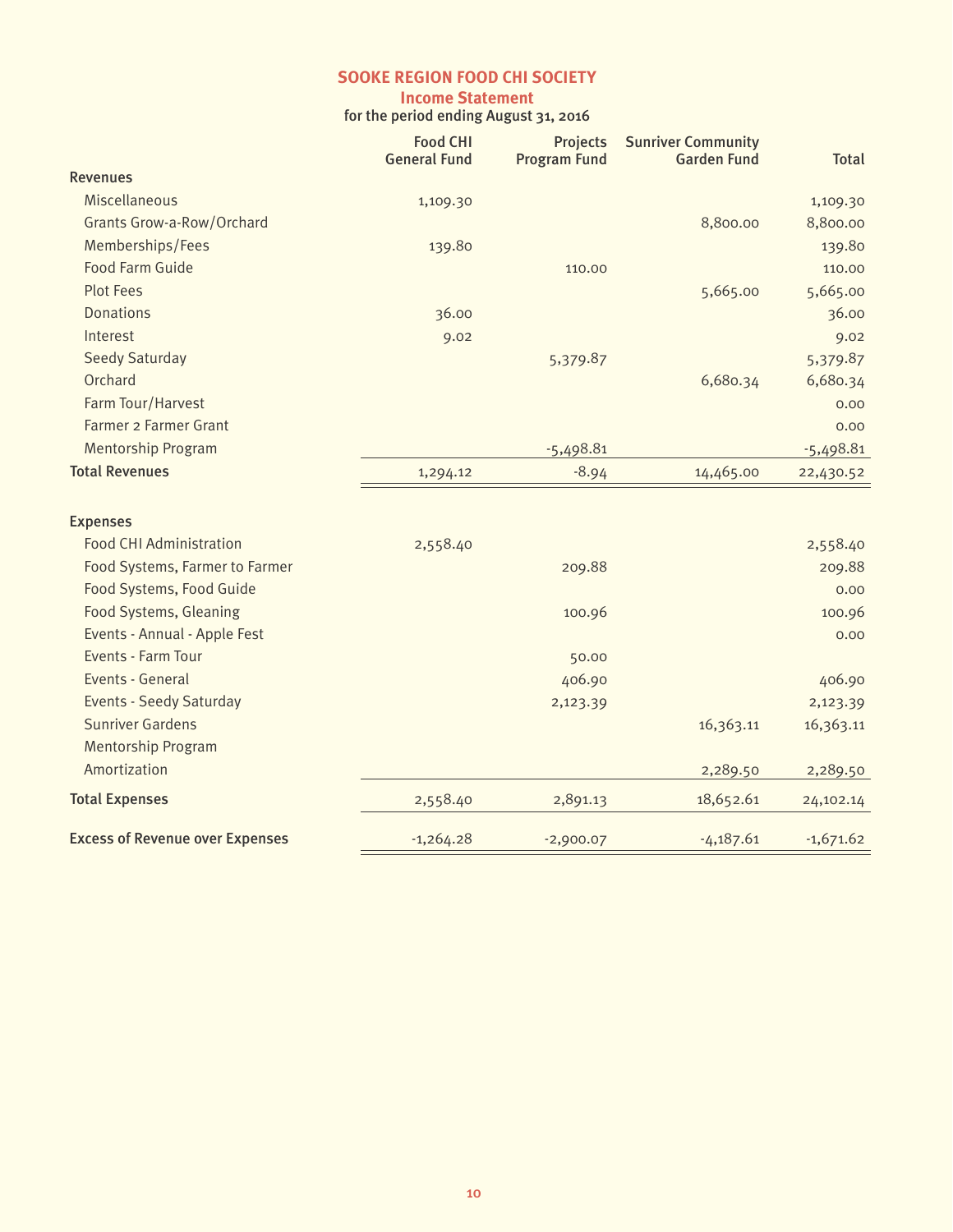# **Investments in Capital Assets**

|                             | Cost     | Accumulated<br>Amortization | 2016 Net<br><b>Book Value</b> |
|-----------------------------|----------|-----------------------------|-------------------------------|
|                             |          |                             |                               |
| <b>Irrigation System</b>    | 3877.31  | 1789.73                     | 2087.58                       |
| Equipment                   | 400.00   | 219.31                      | 180.69                        |
| Fence/Gates/Signs           | 7055.00  | 3097.39                     | 3561.85                       |
| <b>Shed</b>                 | 2317.20  | 1147.32                     | 1169.88                       |
| Gazebo                      | 13401.65 | 6635.57                     | 6766.08                       |
| Outhouse                    | 1310.23  | 648.73                      | 661.50                        |
| Greenhouse                  | 2604.00  | 890.77                      | 1713.23                       |
| Shed                        | 3031.09  | 852.92                      | 2178.17                       |
| <b>Apple Shack</b>          | 2467.69  | 758.59                      | 1709.10                       |
| <b>Harvest Shed</b>         | 750.38   | 172.96                      | 577.42                        |
| <b>KW Off-grid Solar PV</b> | 1960.18  | 490.05                      | 1470.13                       |
|                             | 39174.73 | 16703.34                    | 22075.63                      |